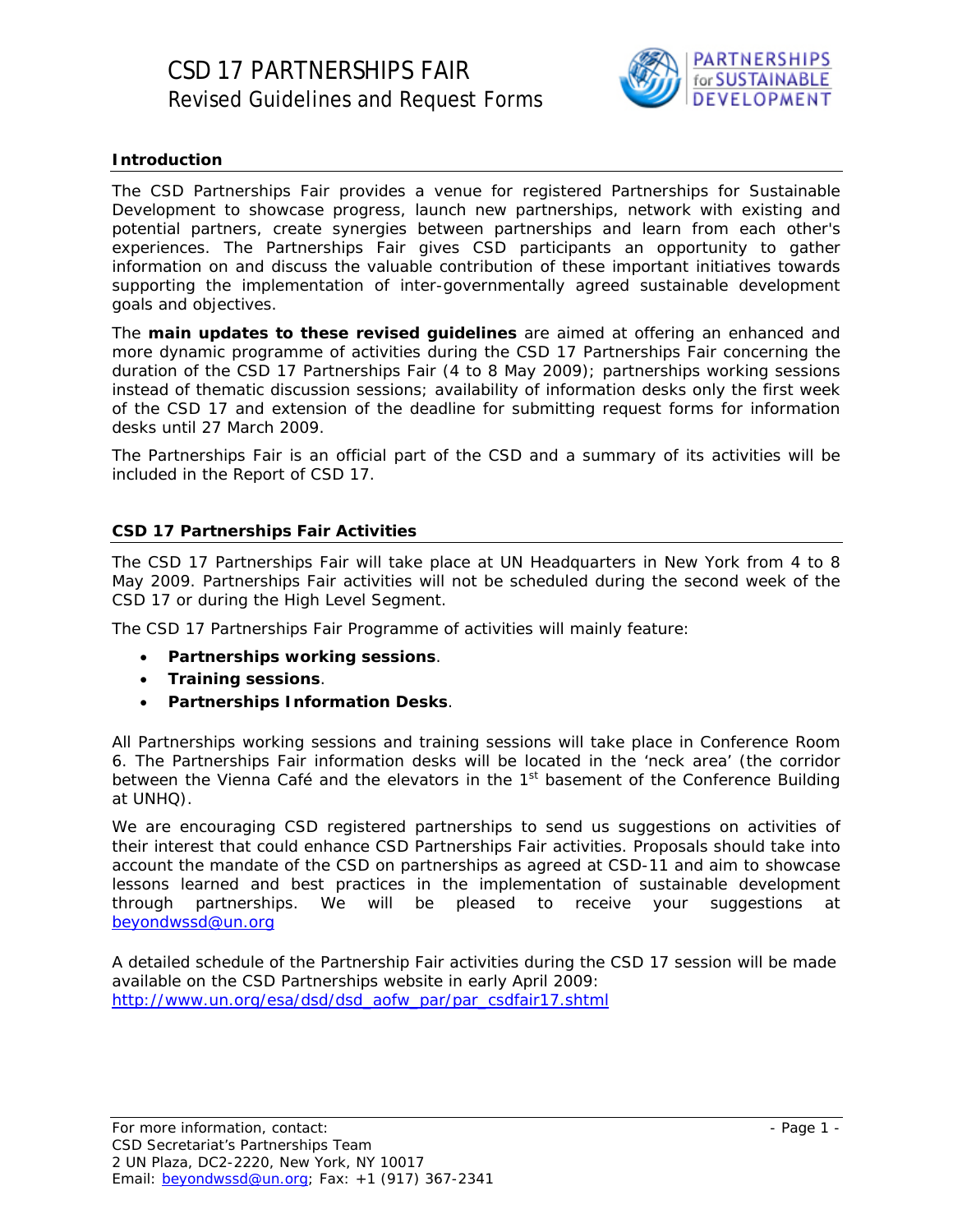

## **Partnerships working sessions**

These sessions are organized by the CSD Partnerships Team to generate a more interactive, candid and dynamic dialogue and exchanges of views among leading-edge thinkers, practitioners and experts on issues related to the use of partnerships to implement sustainable development.

They are designed to offer an opportunity to:

- Discuss latest developments and emerging issues in the international dialogue on partnerships;
- Highlight experiences from "on the ground" partnerships practitioners;
- Maximise opportunities to share information on lessons learned and experiences on best practices;
- Find innovative solutions to challenges in implementing sustainable development as well as identify support for future initiatives;
- Produce a series of concrete recommendations to serve as the basis for further consultations on the future of partnerships;
- Build bridges between the policy recommendations and effective implementation.

Please visit the CSD Partnerships website during the CSD 17 for detailed information on the discussions at the working sessions:

[http://www.un.org/esa/dsd/dsd\\_aofw\\_par/par\\_csdfair17.shtml](http://www.un.org/esa/dsd/dsd_aofw_par/par_csdfair17.shtml)

Working sessions will take place in the CSD Partnerships Fair room, Conference room 6, and will be scheduled from 3:00 pm to 6:00 pm during the Partnerships Fair.

#### **Partnerships training sessions**

Based on the significant amount of interest in participating in capacity building sessions on partnerships during CSD 16, training sessions on partnerships-related issues will be offered again to CSD participants during CSD 17.

These highly interactive and dynamic sessions aim at providing CSD participants with:

- Valuable tools, resources, examples and practical experiences on establishing, developing and maintaining effective partnerships,
- Concrete benefits and incentives of using partnerships as collaborative mechanisms or models for more effective delivery of sustainable development goals and objectives;
- Effective approaches to manage challenges, involving a diverse group of stakeholders;
- Knowledge on useful ways to replicate and scale up success stories;
- Opportunities for CSD registered partnerships to impart knowledge and capacity in specific issues of their work.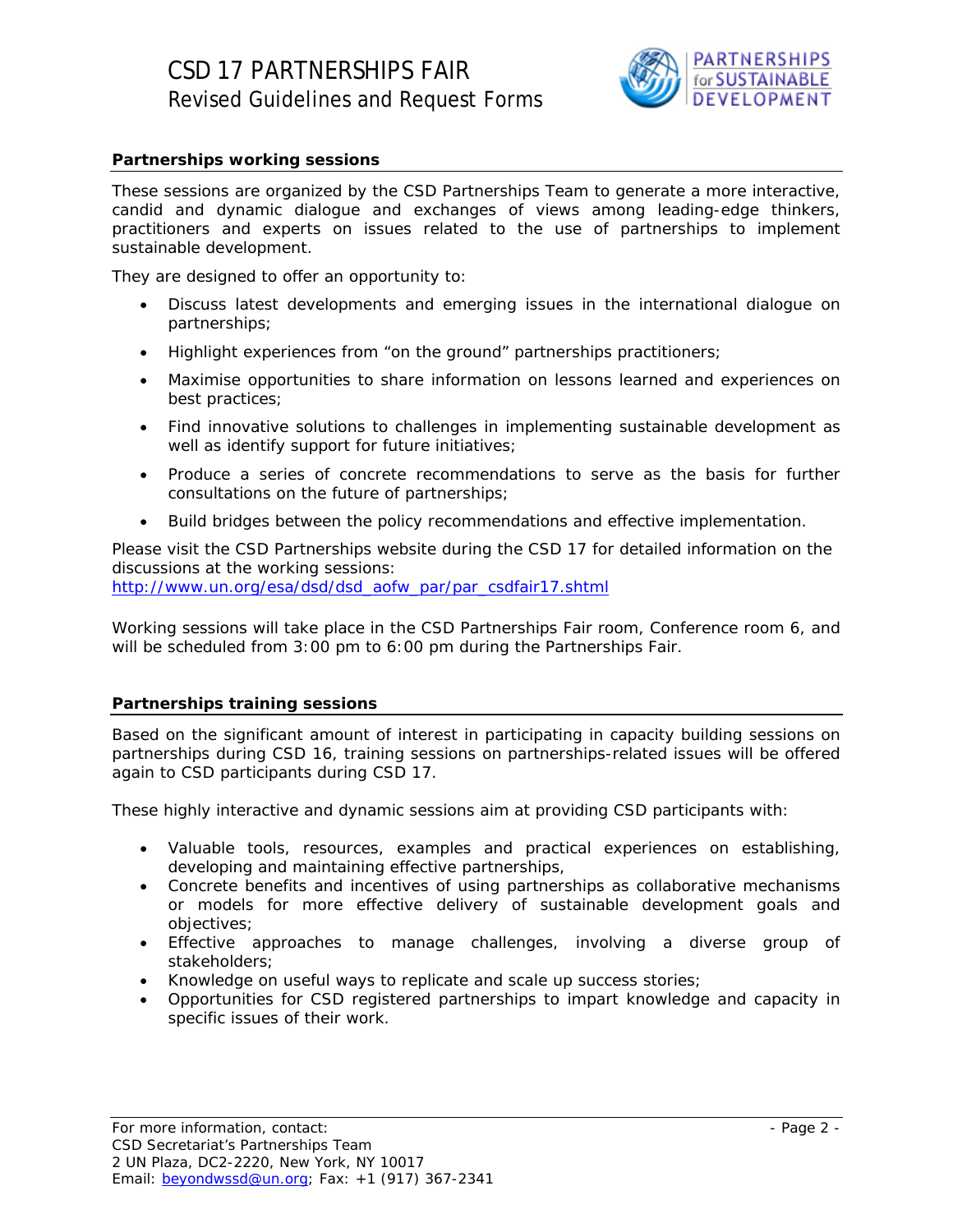

Governments and/or organizations interested in sponsoring training sessions during CSD 17, kindly contact the CSD Secretariat to discuss availability of time-slots and potential themes.

Partnerships training sessions will take place in the CSD Partnerships Fair room, Conference room 6.

## **Partnerships Fair information desks**

A limited number of information desks, free of charge, will be available upon request for those participating in CSD registered partnerships. CSD Partnerships representatives will have the opportunity to display and distribute information about their partnership as well as discuss their work more directly with representatives attending the CSD 17.

Partnerships Information Desks will be offered from 4 to 8 May 2009 from 10:00 AM to 6:00 PM. Please be advised that Partnerships Information Desks will not be available during the second week of the CSD 17 or during the High Level Segment.

As indicated, the desks will be located in the so-called 'neck area' (located in the corridor between the Vienna Café and the elevators in the 1st basement of the Conference Building at UNHQ).

The typical setup of an information desk will most likely include:

- 1 table to display materials (Approximate dimensions 5 foot long);
- 1-2 cloth covered panel boards (Approximate dimensions: 4 foot wide x 6 foot tall) set up behind the table for posters or other visual displays; and
	- Two chairs.

If you would like to a request a time-slot for a Partnerships Fair Information Desk during the CSD 17 session, please complete the attached request forms and submit them to the CSD Secretariat's Partnership Team **no later than 27 March 2009**.

## **Who should attend the Partnerships Fair?**

All CSD participants, including representatives of Governments, UN system organizations, other intergovernmental organizations and accredited major groups, are welcome to attend the Partnerships Fair.

In particular, partnerships working in the areas of the CSD 16/17 thematic cluster - Agriculture, Desertification, Drought, Land, Rural Development and Africa -, are encouraged to participate. The launching of new partnerships is also encouraged and welcomed.

Please be advised that registration of a partnership with the CSD Secretariat does not constitute accreditation to the Commission on Sustainable Development. In order to gain access to UN premises during CSD 17, partners must ensure that they are accredited to the Commission on Sustainable Development (through a Government, intergovernmental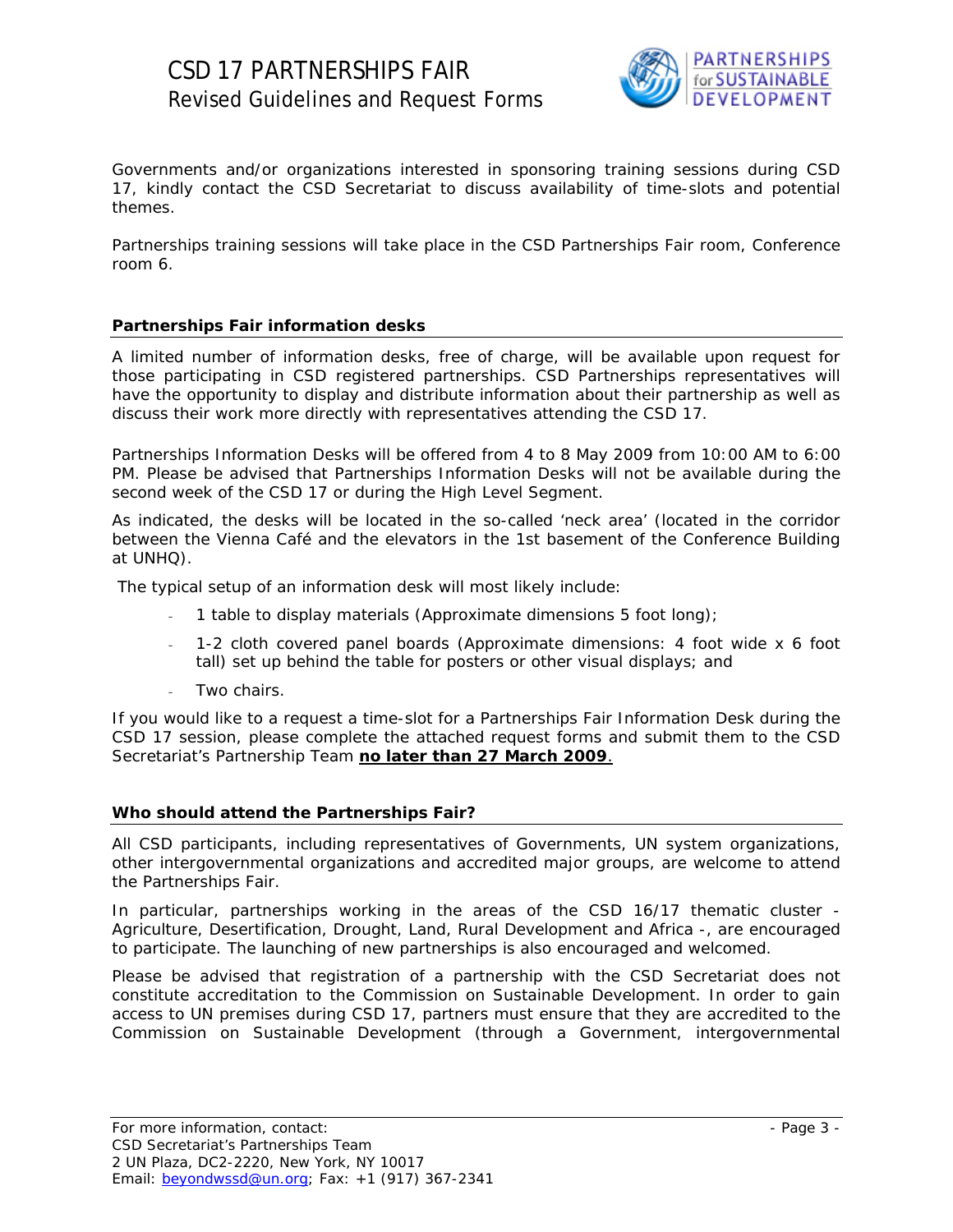# CSD 17 PARTNERSHIPS FAIR Revised Guidelines and Request Forms



organization, or Major Group). For more information on the accreditation of Major Groups please refer to the Guidelines for Major Groups Participation<sup>[1](#page-3-0)</sup>.

#### **Launching a new partnership**

If you would like to launch a new partnership at CSD 17 and participate in the Partnerships Fair, please complete the CSD Partnership on-line Registration form<sup>[2](#page-3-1)</sup> and submit it with your Partnerships Fair request form.

If your proposed partnership is in keeping with CSD-11 criteria and guidelines<sup>[3](#page-3-2)</sup>, the Partnerships Team will contact you and make the necessary arrangements to register your partnership and to process your Partnerships Fair request.

#### **Display and distribution of informational materials**

Posters can be displayed at information desks (see above). Partners interested in distributing flyers, publications, brochures, and other materials related to their partnership may use a small display area in the Partnerships Fair room.

The CSD Secretariat will NOT accept shipments of any such materials; participants should instead bring small quantities of their materials into the UN building in person. Please note that space will be limited and participants may need to replenish their stocks on a daily basis.

#### **Publicizing the CSD Partnerships Fair**

The full programme of activities for the Partnerships Fair and Participants Guide will be posted on the CSD 17 Partnerships Fair webpage<sup>[4](#page-3-3)</sup> and hard copies will be made available to all those attending CSD 17, updated as necessary on a daily basis.

Daily updates to the Partnership Fair programme will be published through the "CSD Today" bulletins available on-site and summaries of the daily activities will be made available through the *Partnerships Wire<sup>[5](#page-3-4)</sup>*. Further efforts are also being explored to publicize more effectively and widely partnerships activities during the CSD 17 Partnerships Fair.

Provisions will be made to showcase as many CSD Partnerships relevant materials on the CSD Partnerships website leading up to and during the CSD 17 session. We strongly encourage CSD Partnerships to send us electronic copies of any posters you may be using as well as photographs of your projects and any other relevant materials so that we can include this information on the Partnerships website.

#### **CSD Partnerships Database**

 $\overline{a}$ 

This interactive and comprehensive database contains information from over 340 partnerships that have voluntarily registered their activities with the Secretariat of the

<span id="page-3-2"></span><span id="page-3-1"></span>

<span id="page-3-0"></span><sup>&</sup>lt;sup>1</sup> See [http://www.un.org/esa/dsd/dsd\\_aofw\\_mg/mg\\_index.shtml](http://www.un.org/esa/dsd/dsd_aofw_mg/mg_index.shtml)<br>
<sup>2</sup> See <u>http://www.un.org/esa/dsd/dsd\_aofw\_par/par\_regiproc.shtml</u><br>
<sup>3</sup> See <u>http://www.un.org/esa/dsd/dsd\_aofw\_par/par\_critguid.shtml</u><br>
<sup>4</sup> See <u>http://www.un</u>

<span id="page-3-3"></span>

<span id="page-3-4"></span><sup>&</sup>lt;sup>5</sup> See [http://www.un.org/esa/dsd/dsd\\_aofw\\_par/par\\_csdfair17\\_wire.shtml](http://www.un.org/esa/dsd/dsd_aofw_par/par_csdfair17_wire.shtml)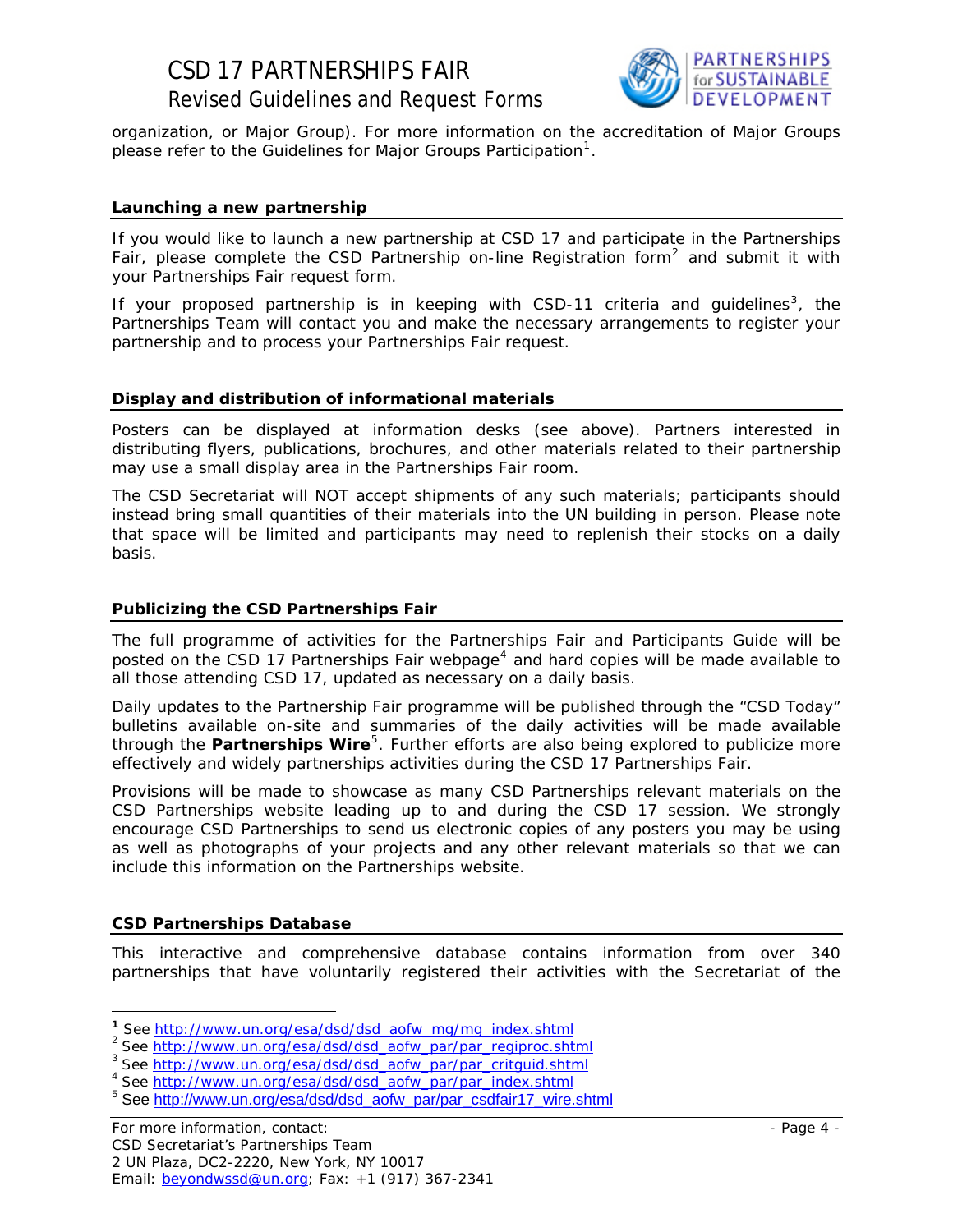# CSD 17 PARTNERSHIPS FAIR Revised Guidelines and Request Forms



Commission on Sustainable Development. The information contained in this database is solely based on partnerships voluntary self-reports.

Thus, the CSD Secretariat is urging all CSD registered Partnerships to keep updating their information in the database in the lead up to the CSD 17 so that CSD participants will be able to access the most current information on partnerships' latest achievements and contributions to implementation.

We are encouraging partnerships to update their database entries **no later than 10 April**  2009. Please contact the CSD Partnerships Team at **[beyondwssd@un.org](mailto:beyondwssd@un.org)** if you experience difficulties in updating your database entry.

The CSD Partnerships Database can be accessed by visiting <http://webapps01.un.org/dsd/partnerships/public/welcome.do>

# **Key CSD Partnerships-related documents for CSD 17**

- Secretary-General's Report on Partnerships for sustainable development (2008) [http://www.un.org/esa/sustdev/documents/docs\\_csd16.htm](http://www.un.org/esa/sustdev/documents/docs_csd16.htm)
- Background paper: summaries of CSD registered partnerships for sustainable development - CSD 16/17 implementation cycle (2008) [http://www.un.org/esa/sustdev/documents/docs\\_csd16.htm](http://www.un.org/esa/sustdev/documents/docs_csd16.htm)
- CSD 17 Partnerships Fair: Participants Guide and detailed Programme of activities (estimated publication date - April 2009)

## **Important Dates**

| 27 March 2009                     | Deadline for registered partnerships to submit request forms for CSD-<br>17 partnerships information desks.                                                |
|-----------------------------------|------------------------------------------------------------------------------------------------------------------------------------------------------------|
| April 2009                        | CSD 17 Partnerships Fair detailed Participants Guide and Programme<br>of activities available at<br>http://www.un.org/esa/dsd/dsd_aofw_par/par_index.shtml |
| 10 April 2009                     | Deadline for registered partnerships to update their database entry in<br>order for their most current information to be available for CSD 17              |
| 4 May 2009<br>$10:00$ AM          | Opening of CSD 17 (Conference Room 4).                                                                                                                     |
| 5 May 2009<br>$3:00 \, \text{PM}$ | Opening session of the CSD 17 Partnerships Fair<br>(Partnerships Fair Conference Room – Room 6).                                                           |
| 8 May 2009<br>$3:00 \, \text{PM}$ | Closing session of CSD 17 Partnerships Fair<br>(Partnerships Fair Conference Room - Room 6).                                                               |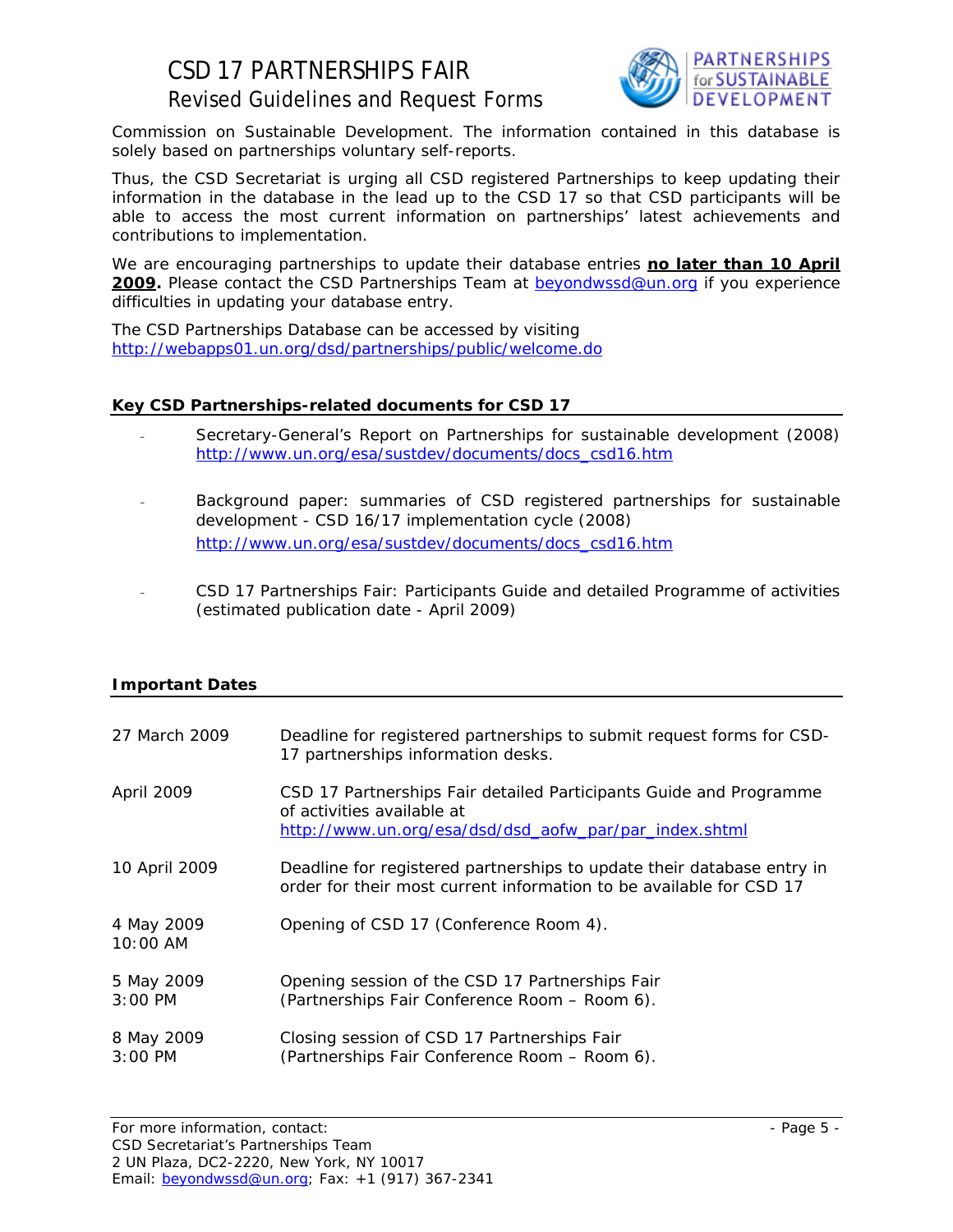

#### **Partnerships Fair Request Form for CSD 17**

## **PART ONE: INFORMATION DESK REQUEST FORM**

Name of partnership:

Is this a CSD-registered partnership?

\**Note: If you plan to launch a new partnership at CSD 17, please submit a copy of the Partnerships Registration form along with this request form.*

Requesting organization: Contact person: Address: City, State, Country Tel: (+ country & area code) Fax: (+ country & area code) E-mail: Any costs related to this request will be covered by: (e.g. costs related to additional equipment and/or information materials) Signed by: (*Please print full name and title below the signature line)*  \_\_\_\_\_\_\_\_\_\_\_\_\_\_\_\_\_\_\_\_\_\_\_\_\_\_\_\_\_\_\_\_\_

## **DEADLINE FOR SUBMISSION OF THIS FORM: 27 MARCH 2009**